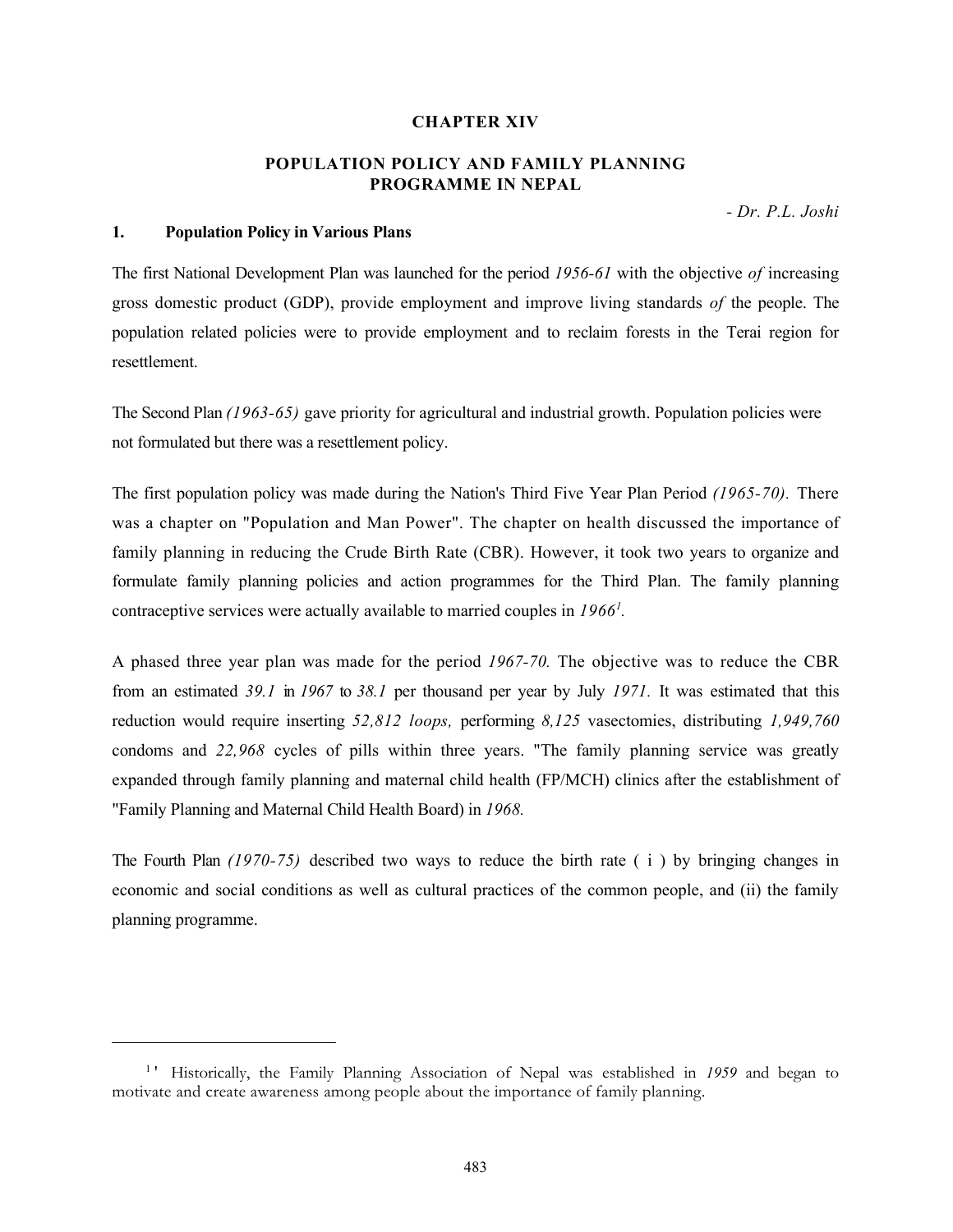The target was to offer family planning services to 15 per cent of the married couples by the end of the plan period which amounted to offering family planning services to 312,000 married couples.

Based on the national target, regional and district targets were set. District level targets were set by considering the achievement of all family planning clinics in the district for the most recent two consecutive years, the number of clinics and the staff that would be available during the target period.

The population policies adopted during the Fifth Plan (1975-80) were as follows:

- (i) Reduction in the Crude Birth Rate through basic developments and reforms in social, economic, cultural and educational aspects as well as through family planning and maternal child health programmes.
- (ii) Regulation of external migration.
- (iii) Regulation of internal migration from Hill to Terai (plain region) in a systematic way.
- (iv) Achievement of the optimum distribution of population (more attention to be focused on the necessity of increasing the density of population in the Western Terai and particularly in the Far-Western Terai).
- (v) Provision of basic facilities e.g.., school, hospitals etc.., to be established in the selected centres for urbanization.

The demographic target was set to reduce CBR from 40 to 38 per thousand during the plan-period. The family planning target was set to maintain a level of 60,000 effective family planning acceptors<sup>2</sup>. It was further estimated that family planning services would have to be provided to 2,000 laproscopy acceptors, 10,000 vasectomy acceptors, 10,000 IUD acceptors and 100,000 - 120,000 pill acceptors per year.

As can be seen, attempts were made to reduce the birth rate by direct and indirect means. During this period, family planning services were greatly expanded through the outreach workers. Temporary citizenship certificates were given to Nepalese citizens.

<sup>&</sup>lt;sup>2</sup> Effective acceptors were those acceptors who continue the contraceptive method for the 12 months period.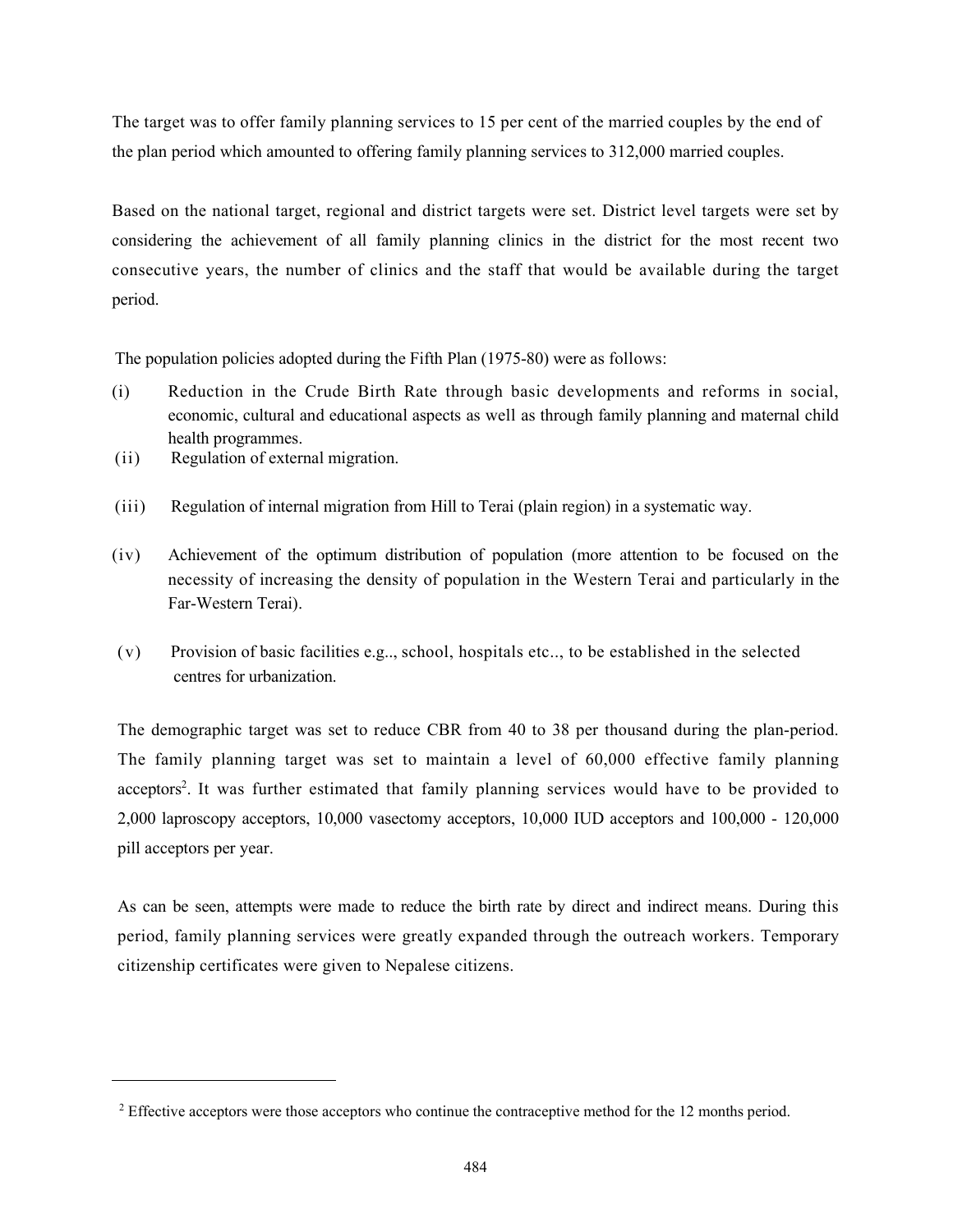The Sixth Plan (1980-85) included a chapter on population by dealing with both policy and programmatic issues. The demographic target was set to reduce TFR from 6.3 to 5.8 children per woman and to maintain the rate of growth of population at 2.3 per cent per year. Moreover, population distribution including migration was planned to be managed. The attainment of the decline in TFR was envisaged through provision of family planning services and improvements in socio-economic conditions. The family planning target was put to recruit 900,000 new acceptors. However, the short term, medium term and long term goals of the national population policy were

formulated in 1982. The overall policy strategy to attain the goal was stated as follows:

- (i) High priority will be given to fulfill the existing unmet demand for family planning services.
- (ii) In view of the two way relationship between population and development, population components will be integrated into the socio-economic development programmes, specially those related to agriculture, forestry, environment and rural development.
- (iii) Improving the social status of women, in the family and the society through female education and employment outside agriculture which will help generate favorable impact an fertility level. Economic development of women will be given emphasis.
- (iv) Considering the role of local communities in enhancing the acceptability of family planning at the local level, efforts would be directed towards mobilizing local people, the then panchayats, class organizations and governmental organizations in population related activities.
- (v) Control of immigration.

Programmes were formulated to reduce the fertility level in the short run by placing emphasis on the family planning programme, and in the long run by placing emphasis on other programmes that would lead to change the attitude of the people in favor of a small family norm. Such programmes included raising the status of women by increasing their educational state and offering employment, decreasing infant mortality rate and interrelating population programmes with development plans.

With regard to mortality, the government gave priority to reduce the level by expanding services on immunizations, nutrition and maternal child health care programmes. The services were provided through health worker, maternal and child health centres, health posts and hospitals. Health checkups, distribution of vitamin and iron tablets were provided to mothers and children.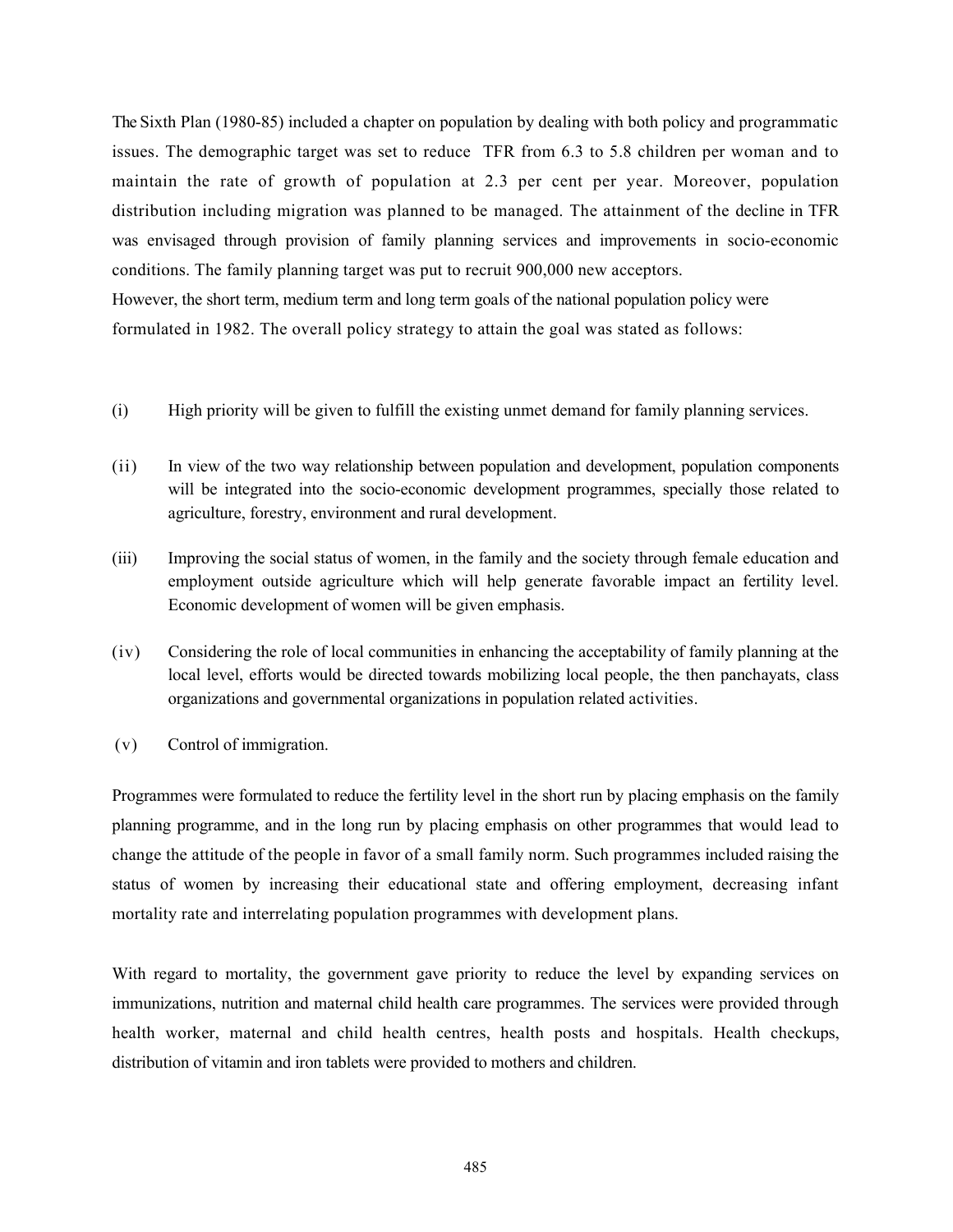Regarding migration, the government adopted the policy to have proper regional balance. Priority was given to know the magnitude and causes of movements of migrants. Plans were formulated to provide job opportunities in hilly region to reduce migration movement from hilly region to the plain region. To regularise immigration, attention was focussed in issuing citizenship certificates and strengthening civil and vital registration system.

Plans were made to increase urbanization in a more systematic way and develop urban areas along with rural areas. Feasibility studies were planned to be undertaken to establish old age rehabilitation centres. Programmes were formulated for implementation based on above policy directives during the Seventh Plan (1985-90). The following specific targets were made for the Seventh Plan and up to the year 2000.

- (i) Decrease TFR from 6.1 in 1985 to 4.0 children per woman in 1990 and then to 2.5 by the year 2000.
- (ii) Decrease IMR from 1 11.5 in 1985 to 98 infant deaths per 1000 live births by 1990 and to 45 by the year 2000.
- (iii) Increase expectation of life from 51.5 in 1985 to 54.4 years in 1990 and then to 65 years by the year 2000.
- (iv) Limit the population size to 20.8 million by the year 2000.
- (v) Decrease the rate of population growth to 1.2 per cent per year by the year 2000.

However, the basic human needs such as food, clothing, health, education, housing, drinking water and fuel would be provided to a population of 23.2 million by the year 2000 with the rate of population growth below 2 per cent per year by that time.

In fact, the policy strategy and programmes were borrowed from the national population strategy formulated by the then National Commission on Population in 1982.

The Eighth Plan (1992-97) emphasizes reduction in population growth, protection and conservation of environmental resources and acceleration of economic growth. The policy of the government is to facilitate and promote non government organizations and private sectors. The specific population targets up to the end of the plan period 1997 and up to the year 2000 have been set as follows:

(i) Reduce Total Fertility Rate from 5.8 to 4.5 children per woman by 1997 and then to 4.0 by the year 2000.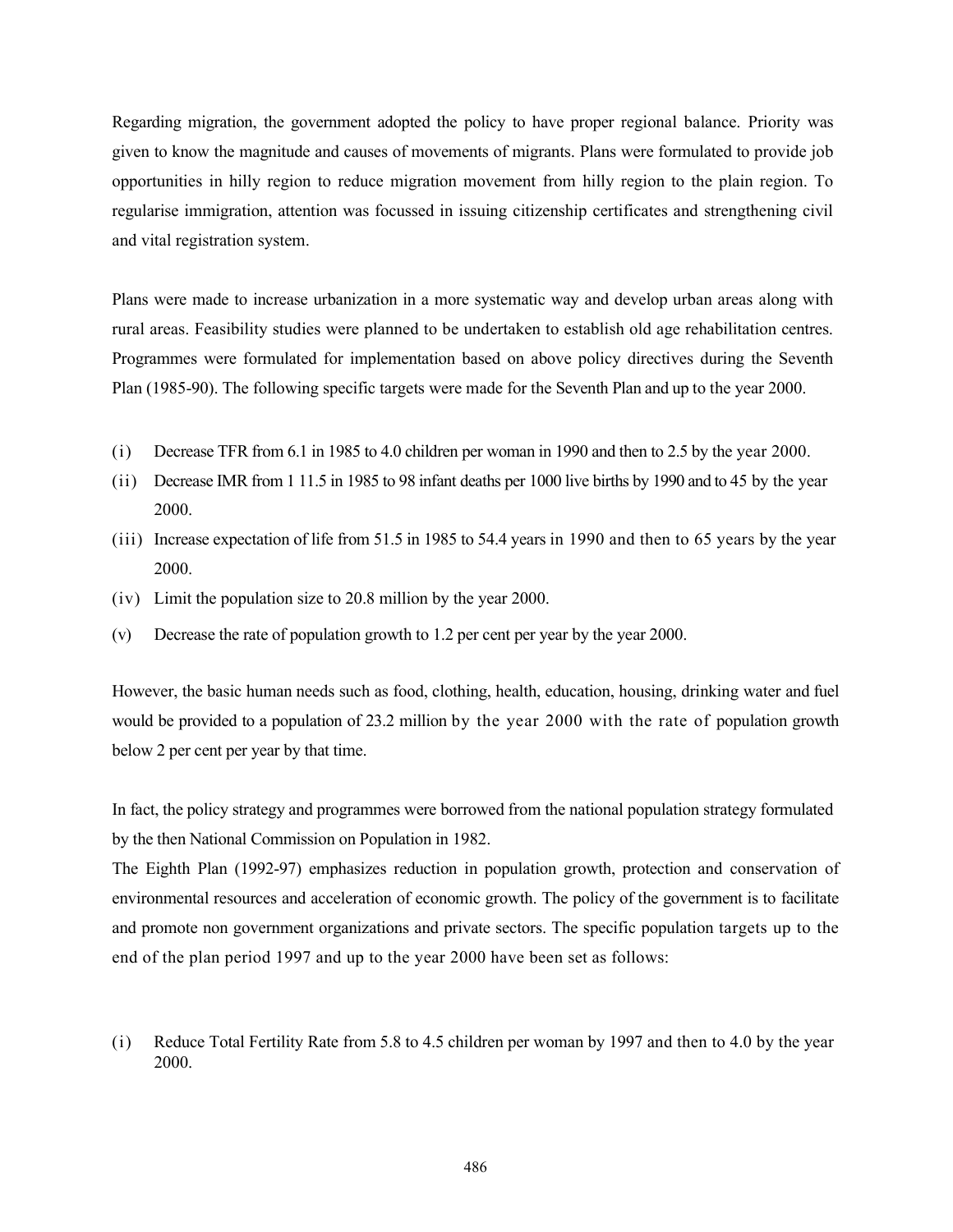- (ii) Raise the contraceptive Prevalence Rate (CPR) from 23 to 31.7 per cent of married women of reproductive age and then to 37.7 per cent by the year 2000.
- (iii) Raise average life expectancy from 54.4 to 61 years and then to 65 years by the year 2000.
- (iv) Bring down the current IMR from 102 to 80 infant deaths per 1000 live births and then to 50 per 1000 live births by 2000.
- (v) Bring down the current mortality of children below five years of age from 165 to 130 per 1000 live births and then to 70 by the year 2000.
- (vi) Reduce Maternal Mortality from 850 to 750 maternal deaths per 1000 live births and then to 400 by the year 2000.
- (vii) Manage internal migration.

Population Programmes have been formulated to focus on the following areas:

- (i) Availability of family planning contraceptive services.
- (ii) Demand generation for family planning services
- (iii) Population management.
- (iv) Institutional arrangement.
- (i) Availability of family planning contraceptive services: Contraceptive services are going to be provided as a part of the primary health care programmes through health institutions. Services will also be provided through mobile clinics, village health workers and women volunteers. Health institutions and NGO's involvement will be expanded along with the mobilization of local communities and local leaders.
- (ii) Demand generation for family planning services: Programmes in this area include the following:
	- (a) Development of programmes to increase women's status.
	- (b) Integration of population and family planning education in development activities such as rural development, agricultural production activities, forest development and promotion of industrial development.
	- (c) Expansion of formal and non-normal education including Population Education at the school and at the university level.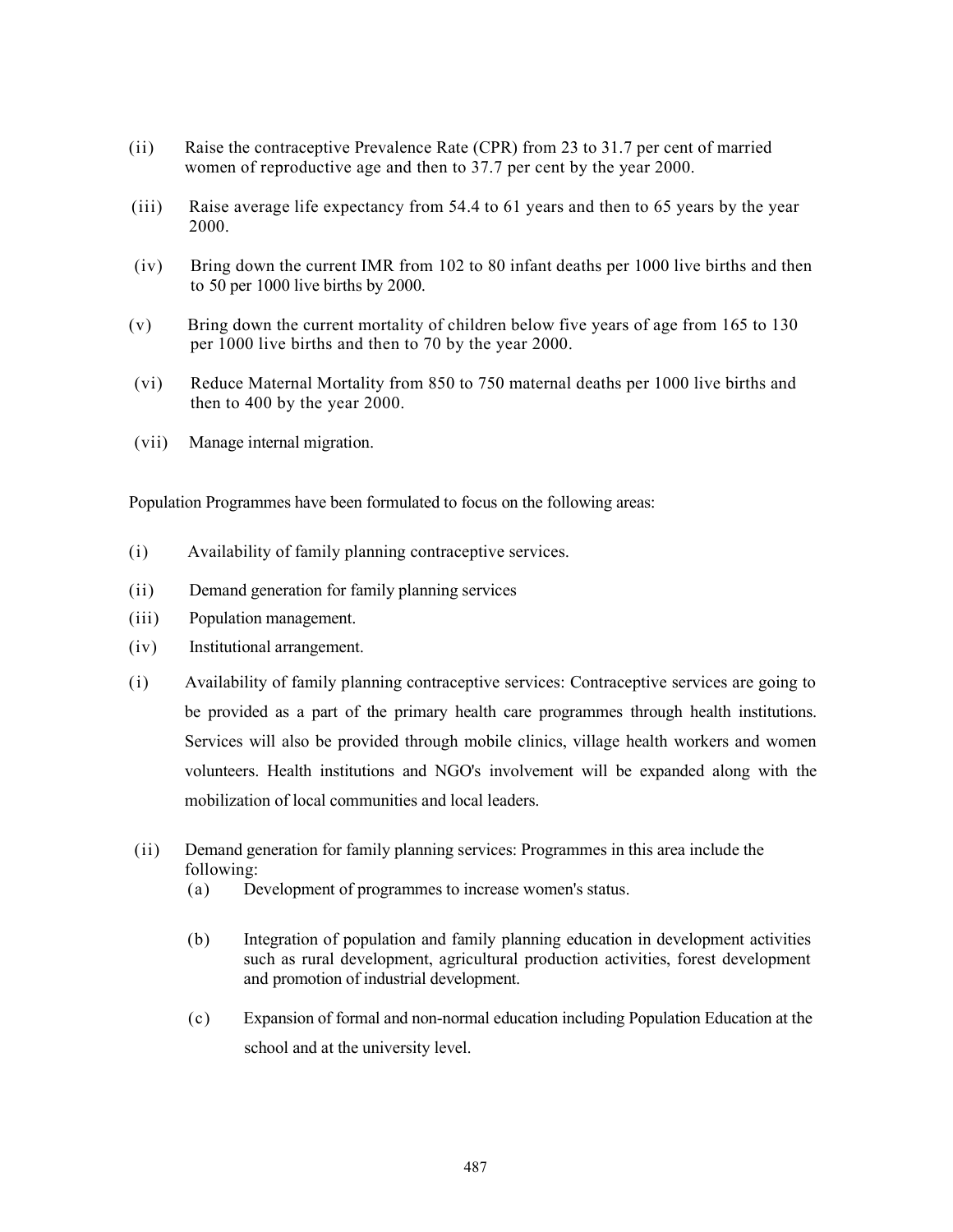- (d) Development of Information, Education and Communication (IEC) activities by formulating national IEC strategy.
- (e) Establishment of population information centers to facilitate systematic collection, analysis and dissemination of population related information at national and international levels, and
- (f) Implementation of population programmes in those areas where environment is affected by population pressure.
- (iii) Population Management: Strategies have been developed with a view to have balanced population distribution along with balanced urban and rural development. These will be achieved by developing and generating employment in hilly areas and developing small towns along East-West and North-South Nigh Ways. Programmes will be formulated to redistribute population in sparsely populated areas. More research on international migration is going to be conducted.
- (iv) Institutional Arrangement: Institutional frame work and mechanisms will be developed at national, regional and sub-regional level for formulating appropriate policies and programmes and their follow-up and monitoring.

## 2. Institutional Arrangements for Programme Implementation in Various Plans

The Family Planning Association of Nepal was established in 1959 and on a limited scale, it undertook to create awareness among people regarding the need and importance of family planning, although this activity was not accompanied by actually offering family planning services. The family planning project was established in 1965 and was put in the maternal and child health section of the department of health. Efforts were made to offer family planning services and information through the existing maternal and child health clinics. Family planning services actually started to be offered in 1966. Services of IUD's, pills and condoms were made available; although the emphasis was on IUD's. Vasectomies were performed as a regular part of the general health services.

In the following year, there was an even greater expansion of the programme. The Maternal Child Health and Family Planning Section expanded its man power, paramedical training activities, and the provision of services inside and outside Katmandu valley.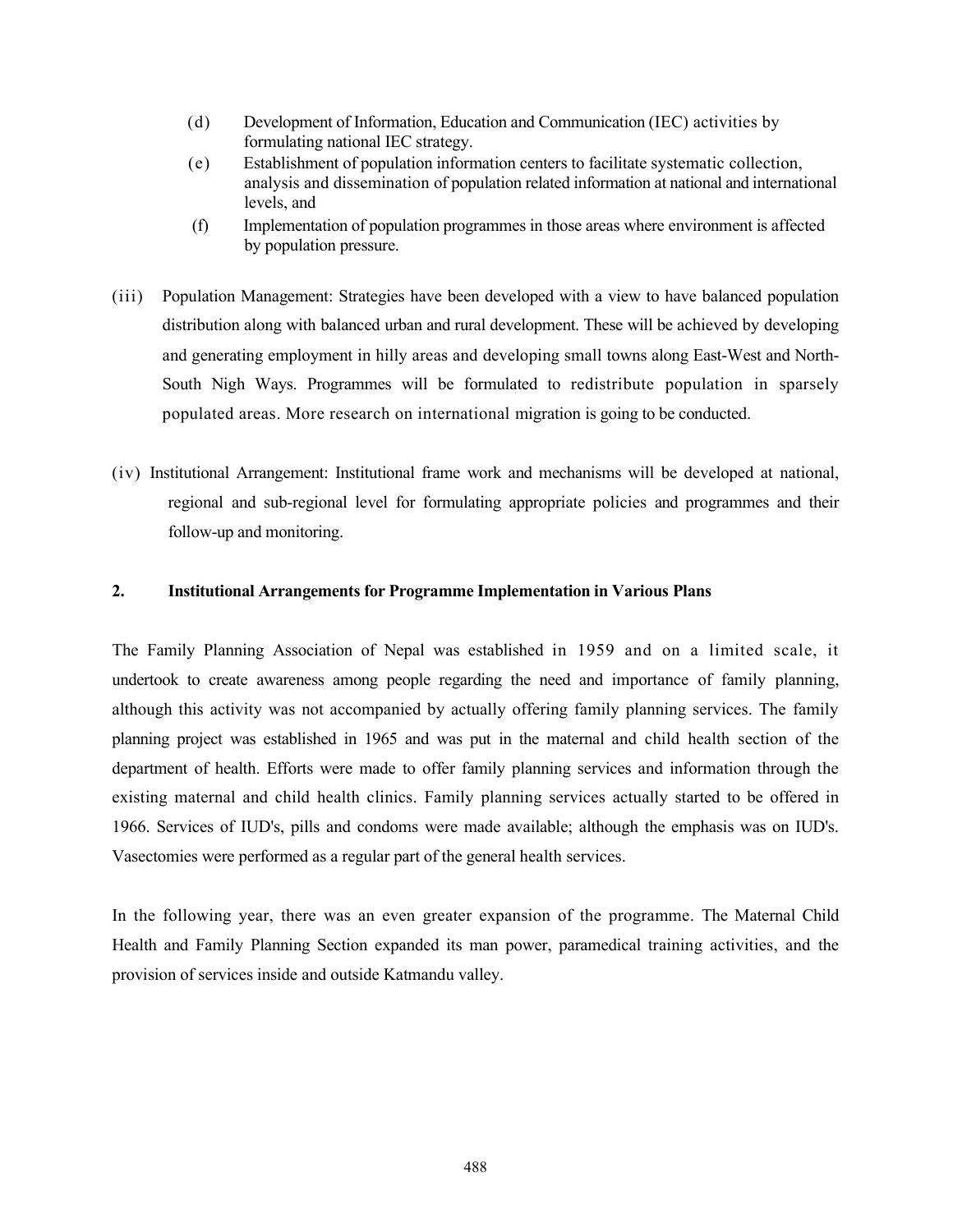USAID provided financial help for the family planning programme since 1967/68 and started Supplying contraceptive pills and condoms since 1968/69. Prior to USAID, the Swedish government helped the programme by supplying condoms in 1966/67.

His Majesty's Government decided in 1968 to run the national family planning and maternal child health programme in a more extensive and integrated way under the semi-autonomous Board named as "Family Planning and Maternal Child health Board". The chairman of the Board was then the Honorable Minister for Health with the secretaries from Ministry of Health, Ministry of Education and Ministry of Finance as members. Later, one of the members of the National Planning Commission was also included as a member of the Board. At the same time, Nepal Family Planning Association (FPAN) also increased its activities. It became a full-fledged member of IPPF in 1969.

During the Fourth Plan period (1970-75) the chairman of the FP/MCH Board was the Director General of Health Department with representatives from Ministry of Health, Ministry of' Education and Ministry of Finance as members. During the Fifth Plan (1975-80), a great step was taken to strengthen the institutional system.

A Population Co-ordination Board was established in 1975 for the formulation and co-ordination of population Policies and programmes. The Board was replaced in 1978 by the National Commission on Population under the chairmanship of the Right Honorable Prime minister. At the same time, the Minister for Health became the chairman of the FP/MCH Board. The chief of the FP/MCH Project became the member Cum secretary of the National Commission on population as well as of the FP/MCH Board.

During the Fifth Five Year Plan, family planning services were greatly expanded through FP/MCH Project, Integrated Community Health Service Development Project (ICHSDP) in tile Department of Health, FPAN and the commercial Contraceptive Retail Service Project, Temporary Citizenship Certificates were given to Nepalese citizens and the Registrar's office was set up to record vital events regularly.

Just before the beginning of the Sixth Plan (1980-85), the National Commission on Population Secretariat was made a Division of the National Planning Commission's Secretariat. The Vice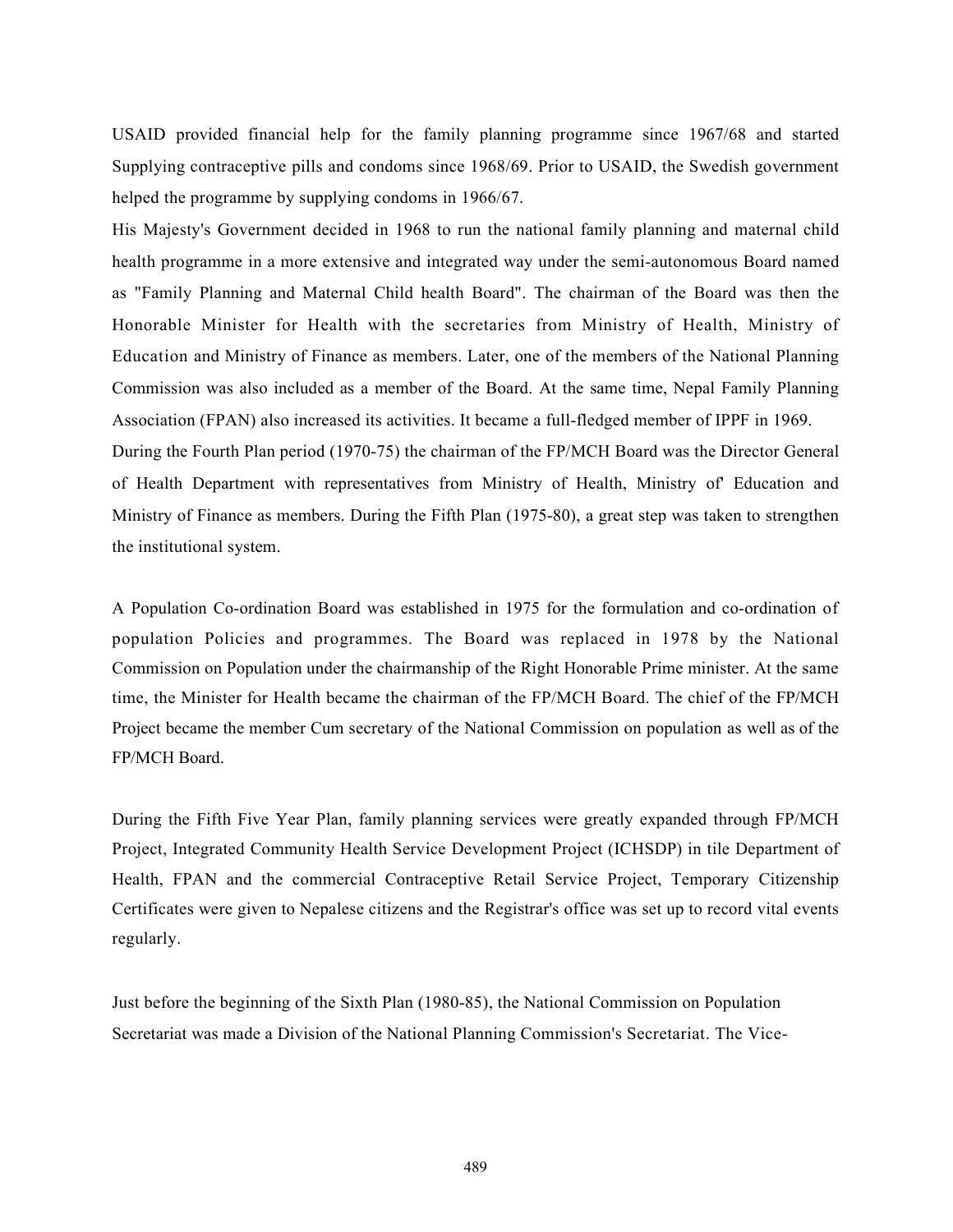chairman and the member cum secretary of the National Planning Commission became the Vice chairman and the member cum secretary of the National Commission on Population respectively. This was done to enhance the integration of population programmes with development activities. However, the National Commission on Population was reorganized in 1982 under the chairmanship of the Right Honorable Prime Minister with a full time Vice-chairman and a secretary to look after the day to day affairs of the commission.

According to the suggestions made by the National Commission on Population, HMG decided to offer wage commendation to sterilization acceptors to promote sterilization. The CRS project was made CRS Company in order to increase the marketing of temporary family planning methods. However, demographic factors were not given due importance in planning process.

The National Commission on Population was officially dissolved and the Secretariat of the commission was made the Population Division of the National Planning Commission Secretariat in 1990. At the top, the National Population Committee was formed in 1991 under the chairmanship of the Prime Minister. Its other members were Ministers or state Ministers for Health, Finance, Communications and Local Development, Chairman of the Population and Social Committee in Parliament Secretariat, the Vice-chairman of the National Planning Commission, with the Chief of the Population Division, National Planning Commission as Member-cum-Secretary.

The committee's mandate is to issue policy directives and to co-ordinate, monitor, and review all population programmes. The committee will give programme directives to consolidate its activities. There are five sectoral coordination committees also to coordinate, monitor and evaluate activities in respective sectors.

#### 3. Demographic and Family Planning Targets and Achievements in Various Plans

The demographic targets and achievements in various plans are summarized in Tables 1 and 2 respectively which is followed by critical analyses of the same.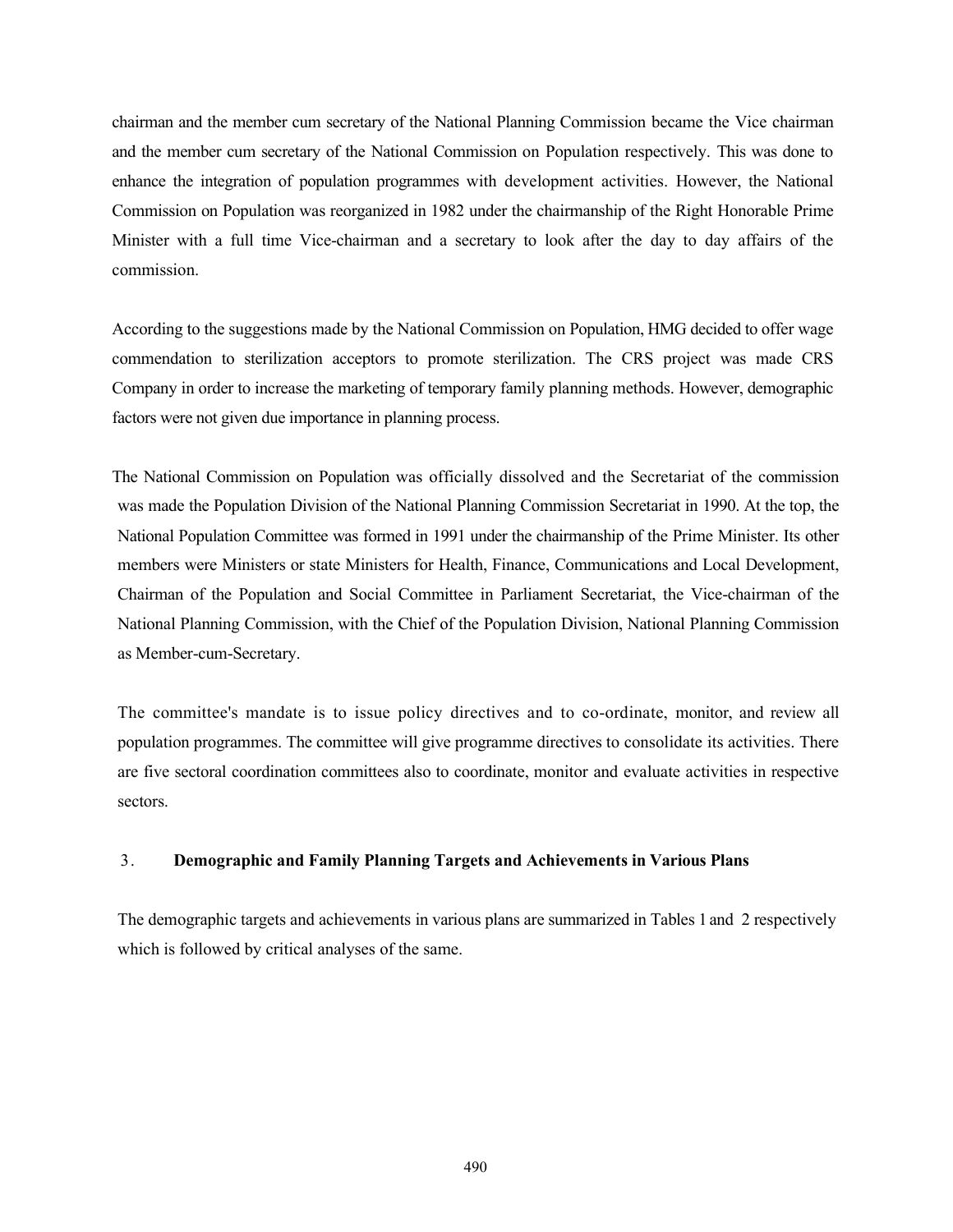|     | Plan<br>Description<br>Year<br>Unit                       | 3rd<br>$(1965 - 70)$<br>1967-70 | 4th<br>1970-75                                                         | 5th<br>1975-80 | 6th<br>1980-85 | 7th<br>1985-90        | 8th<br>1992-97 |
|-----|-----------------------------------------------------------|---------------------------------|------------------------------------------------------------------------|----------------|----------------|-----------------------|----------------|
| 1.  | Reduce CBR from (per 1000 per year)                       | 39.1 to 38.1                    |                                                                        | 40 to 38       | 42 to 40       | 41.6 to 27.2          | 37.5 to 30 8   |
| 2.  | Reduce TFR from (children per woman<br>during 15-49 Yrs). |                                 |                                                                        |                | 6.3 to 5.8     | 6.1 to 4.0            | 5.8 to 4.5     |
| 3.  | Population Growth Rate (percent per year)                 |                                 |                                                                        |                | 2.3 to 2.3     | $2.5 \text{ to } 2.0$ |                |
| 4.  | Reduce CDR from (per 1000 per year)                       |                                 |                                                                        |                | 19 to 17       | 16.6 to 12.8          | 13.8 to 11.3   |
| 5.  | Increase Expectation of Life (years)                      |                                 |                                                                        |                |                | 51.5 to 54.4          | 54.4 to 61     |
|     | Total<br>i.                                               |                                 |                                                                        |                |                | 52.9 to 55.4          |                |
|     | ii.<br>Male                                               |                                 |                                                                        |                |                | 50.1 to 52.6          |                |
|     | $\dddot{\mathbf{m}}$ .<br>Female                          |                                 |                                                                        |                |                |                       |                |
| 6.  | Reduce IMR from (per 1000 live births)                    |                                 |                                                                        |                |                | 111.5 to 98.3         | 102 to 80      |
| 7.  | Reduce MMR from (per 1000 live births)                    |                                 |                                                                        |                |                |                       | 8.5 to 7.5     |
| 8.  | Reduce child Mortality (per 1000 live births) Rate from   |                                 |                                                                        |                |                |                       | 165 to 130     |
| 9.  | <b>IUD</b> acceptors (New)                                | 52.812                          | Offer contraceptive<br>services to<br>15 percent of<br>married couples | 10,000         |                | 77,000                | 60,000         |
| 10. | Sterilization<br>i. Total                                 | 8,125                           |                                                                        | 12.000         |                | 5,80,000              | 3,60,250       |
|     | ii. Male                                                  | 8,125                           |                                                                        | 10,000         |                |                       | 1,69,600       |
|     | iii. Female                                               | 19,498                          |                                                                        | 2,000          |                |                       | 1,90,650       |
|     | 11. Condom acceptors (New)                                | (estimated)                     |                                                                        |                |                | 13,66,000             | 2,54,600       |
|     | 12. Pill acceptors (New)                                  | 22.968                          |                                                                        | 1,10,000       |                | 6,68,000              | 2 41 300       |
| 13. | Depo-Provera acceptors (New)                              |                                 |                                                                        | (estimated)    |                | 2,34,000              | 3,17,950       |
| 14. | Norplant acceptors (New)                                  |                                 |                                                                        |                |                |                       | 59,950         |
| 15. | Total New acceptors                                       | 103,403                         | 3,12,000                                                               |                | 9,00,000       | 29,25,000             | 12,94,050      |
| 16. | Contraceptive Prevalence Rate                             |                                 |                                                                        |                |                |                       | 23 to 31.7     |
|     | (Percent of married women of                              |                                 |                                                                        |                |                |                       |                |
|     | reproductive age)                                         |                                 |                                                                        |                |                |                       |                |

# Table 1: Demographic and Family Planning Targets in Various Plans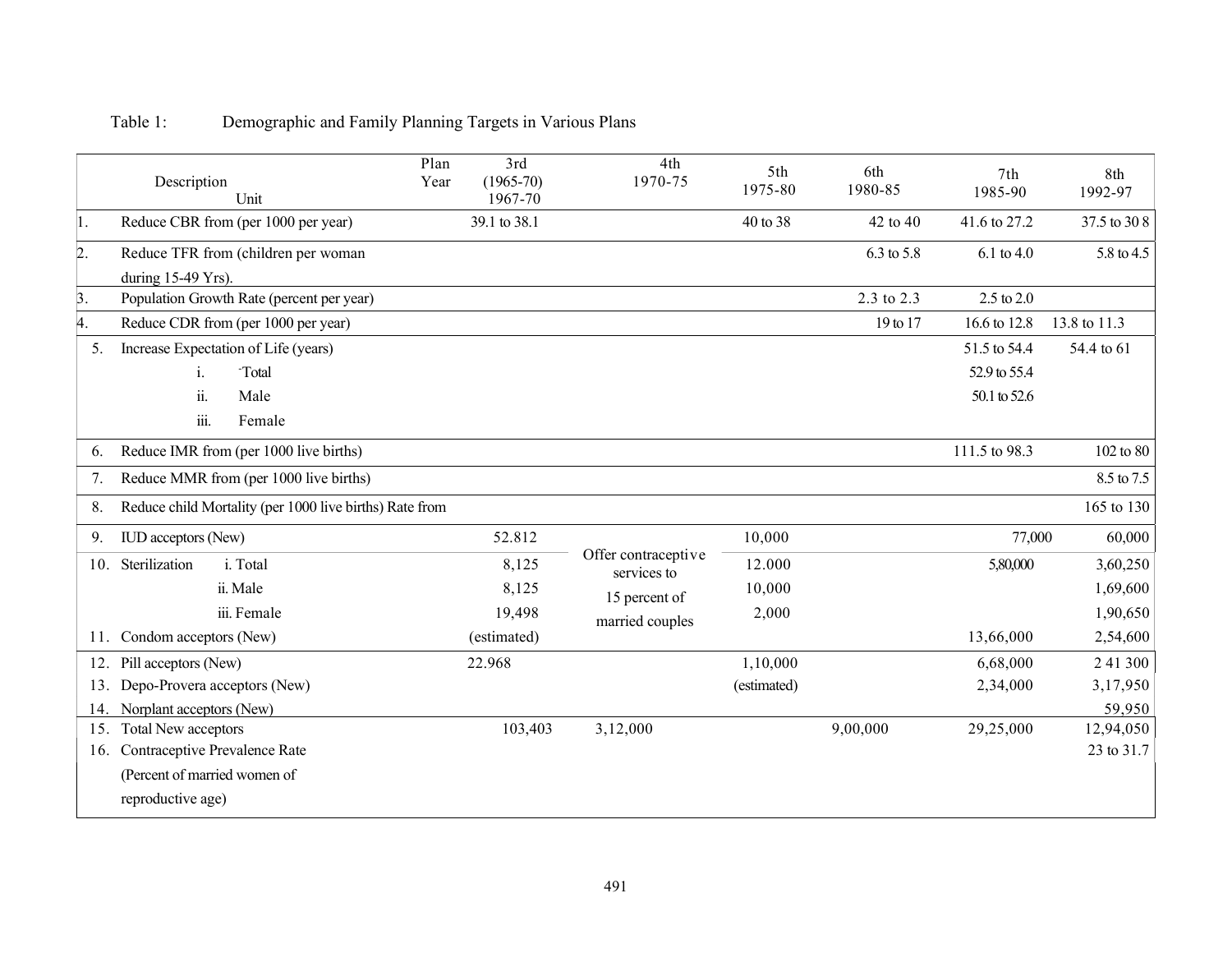|     | Description                                               | Plan<br>Year | 3rd<br>$(1965 - 70)$ | 4th<br>1970-75 | 5th<br>1975-80 | 6th<br>1980-85 | 7th<br>1985-90 | 8th<br>1992-97 |
|-----|-----------------------------------------------------------|--------------|----------------------|----------------|----------------|----------------|----------------|----------------|
|     | Unit                                                      |              | 1967-70              |                |                |                |                |                |
| 1.  | CBR (at the end of the plan)                              |              | 43.0                 | 43.6           | 42.2           | 41.6           | 37.5           |                |
| 2.  | FR (at the end of the plan)                               |              | 6.3                  | 6.3            | 6.3            | 6.1            | 5.7            |                |
| 3.  | Population Growth Rate $(., .)$                           |              | 1.99                 |                | 2.37           | 2.50           | 2.37           |                |
| 4.  | CDR (at the end of the plan)                              |              | 23.1                 |                | 18.5           | 16.6           | 13.8           |                |
| 5.  | Life Expectancy $(,,.)$                                   |              |                      |                |                |                |                |                |
|     | Total                                                     |              | 41.1                 |                | 49.5           |                | 54.4           |                |
|     | Male<br>11.                                               |              | 41.7                 |                | 50.9           |                | 55.9           |                |
|     | iii.<br>Female                                            |              | 40.5                 |                | 48.1           |                | 53.4           |                |
| 6.  | IMR (at the end of the plan)                              |              | 172.6                |                | 123.0          | 111.5          | 102.0          |                |
| 7.  | MMR (at the end of the plan)                              |              |                      |                |                |                | 8.5            |                |
| 8.  | Child Mortality Rate (at the end of the plan)             |              |                      |                |                |                | 165            |                |
| 9.  | <b>IUD</b> acceptors (new)                                |              | 6,712                | 4,272          | 5,914          | 5.965          | 11,891         |                |
| 10. | Sterilization<br>Total                                    |              | 8,232                | 23,400         | 81,425         | 2,31,262       | 2,21,169       |                |
|     | ii.<br>Male                                               |              | 8,232                | 21,370         | 43,580         | 84,340         | 77,022         |                |
|     | iii. Female                                               |              |                      | 2,030          | 37,845         | 146,922        | 1,44,147       |                |
| 11. | Condom acceptors (New)                                    |              | 17,713               | 1,95,295       | 5,10,750       | 8,07,780       | 9,43,384       |                |
|     | 12. Pill acceptors (New)                                  |              | 11,831               | 1,04,504       | 1,97,402       | 3,00,373       | 3,82,532       |                |
|     | 13. Depo-Provera acceptors (New)                          |              |                      | 106            | 6,089          | 25,021         | 1,11,054       |                |
|     | 14. Norplant acceptors (New)                              |              |                      |                |                |                | 3,727          |                |
|     | 15. Total New acceptors                                   |              | 44,488               | 3,27,577       | 8,01,580       | 13,70,401      | 16,73,7577     |                |
|     | 16. Contraceptive Prevalence Rate(at the end of the plan) |              |                      | 2.3            | 6.8            | 13.8           | 22.7           |                |

# Table 2: Demographic and Family Planning Achievements in Various Plans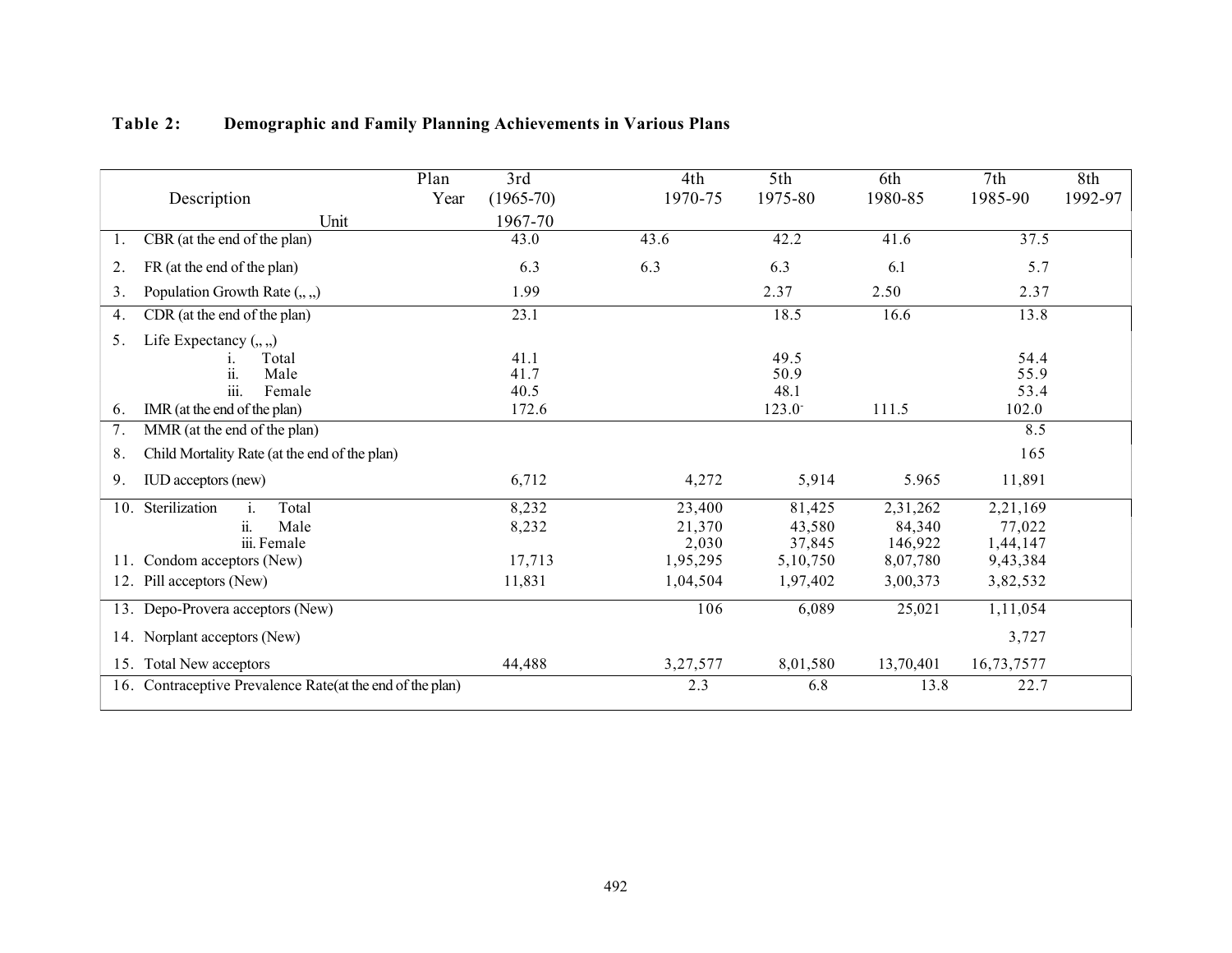#### 4. Analysis of Targets and Achievements

### 4.1 Third Plan Period (1965-70)

As can be seen from above, the demographic target was set for the last three years of the plan period and emphasis was placed to reduce the birth rate based on family planning services.

So far as family planning services were concerned, achievements were far lower than the targets especially for IUD acceptors. Sterilization and condom acceptors were close to the targets whereas pill acceptors were only 50 per cent of the target. Average pill cycles distributed per woman was 3.9 and the corresponding figure for the condom acceptor was 29 per year.

Achievements in demographic parameters were estimated from 1971 census. In fact, the estimate of the birth rate during the plan period (1965-70) was lower than the estimate for 1971.

# 4.2 Fourth Plan Period (1970-75)

The lower achievement in contraceptive services during the Third Plan Period prompted formulation of the target in terms of offering family planning services to 15 per cent of the married couples during the Fourth Plan Period. This amounted to offering contraceptive services to 312,000 married couples. In fact, family planning services were offered to 327,577 couples. Significant improvements were made in offering sterilization services. 6.5 pill cycles were distributed per pill acceptor and 20.3 units of condoms were distributed to every condom acceptor. Hence, targets for provision of contraceptive services were achieved with a marked improvement in the continuation rate of pill acceptors but without improvement in the continuation rate of condom acceptors as compared to the corresponding rates during the third five year plan period. The Contraceptive Prevalence Rate (CPR) rose to 2.3 per cent of married women of reproductive age in 1976.

#### 4.3 Fifth Plan Period (1975-80)

The estimated of fertility as measured by CBR was 40 in 1975 while, in fact, it was estimated that the corresponding figure was 42.2 per thousand live births in 1981. The corresponding estimated figure was 43.6 in 1971. Hence, it can be seen that the estimate of CBR before the beginning of the Fifth Five Year Plan was lower than the actual level. Hence, the estimate of contraceptive acceptors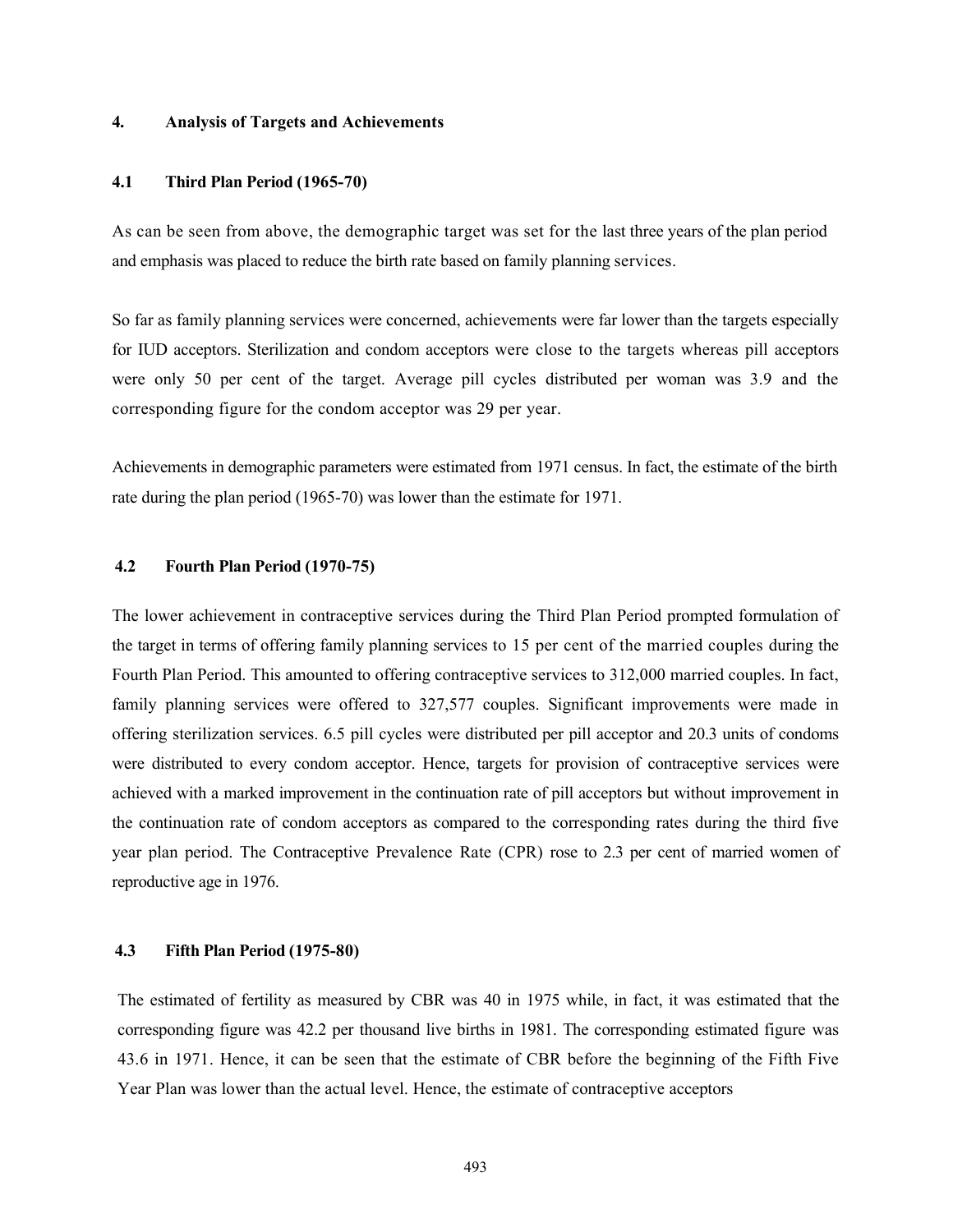required to decrease tile CBR from 40 to 38 per thousand live births during the Fifth Plan Period does not reflect the actual level of services required. However, contraceptive services increased substantially during the Fifth Plan compared to those during the Fourth Plan. Pill, Condom and IUD acceptors increased by 89, 162 and 38 per cent respectively. Sterilization acceptors increased by 248 per cent, Depo-Provera injection became a programme-method rather than being an experimental method.

The continuation rate of pill and condom acceptors seemed to improve from what it was in the Fourth Plan as indicated by increased distribution per acceptor. In fact, the CPR rose from 2.3 in 1976 to 6.8 per cent in 1981. The percentage knowing at least one contraceptive method rose from 22 per cent in 1976 to 52 per cent in 1981. However, the fertility remained stagnant during the plan period.

# 4.4 Sixth Plan Period (1980-85)

Family Planning Services were offered to 1.4 million as against a target of 900,000 acceptors i.e.., 52 per cent more than the target during this plan period. Pill and condom acceptors increased by 52 per cent and 58 per cent respectively during this plan over those in the Fifth Plan.

Sterilization acceptors increased by 184 per cent with a remarkable achievement in female sterilizations. Female sterilizations exceeded male sterilizations vastly during this plan. IUD acceptors remained at about the same number while Depo-Provera acceptors increased about four fold over the previous plan period. The contraceptive prevalence rate increased to 13.8 per cent of married women of reproductive age whereas knowledge about at least one modem method of contraception reached about 56 per cent in 1986.

The remarkable achievement during this period was that fertility, as measured by FR, began to decline. The target was to reduce the TFR from 6.3 to 5.8 children per woman during the plan period. However, FR seemed to have declined from 6.3 to 6.1 children per woman.

In the beginning of the Sixth Plan, no other programmes were worked out to decrease the fertility level, such as placing emphasis on development variables. However, the effects of population control on other sectors such as health, education and others were worked out. During the mid-year of the Sixth Plan period, a detailed exercise was carried out to reduce the fertility level. Various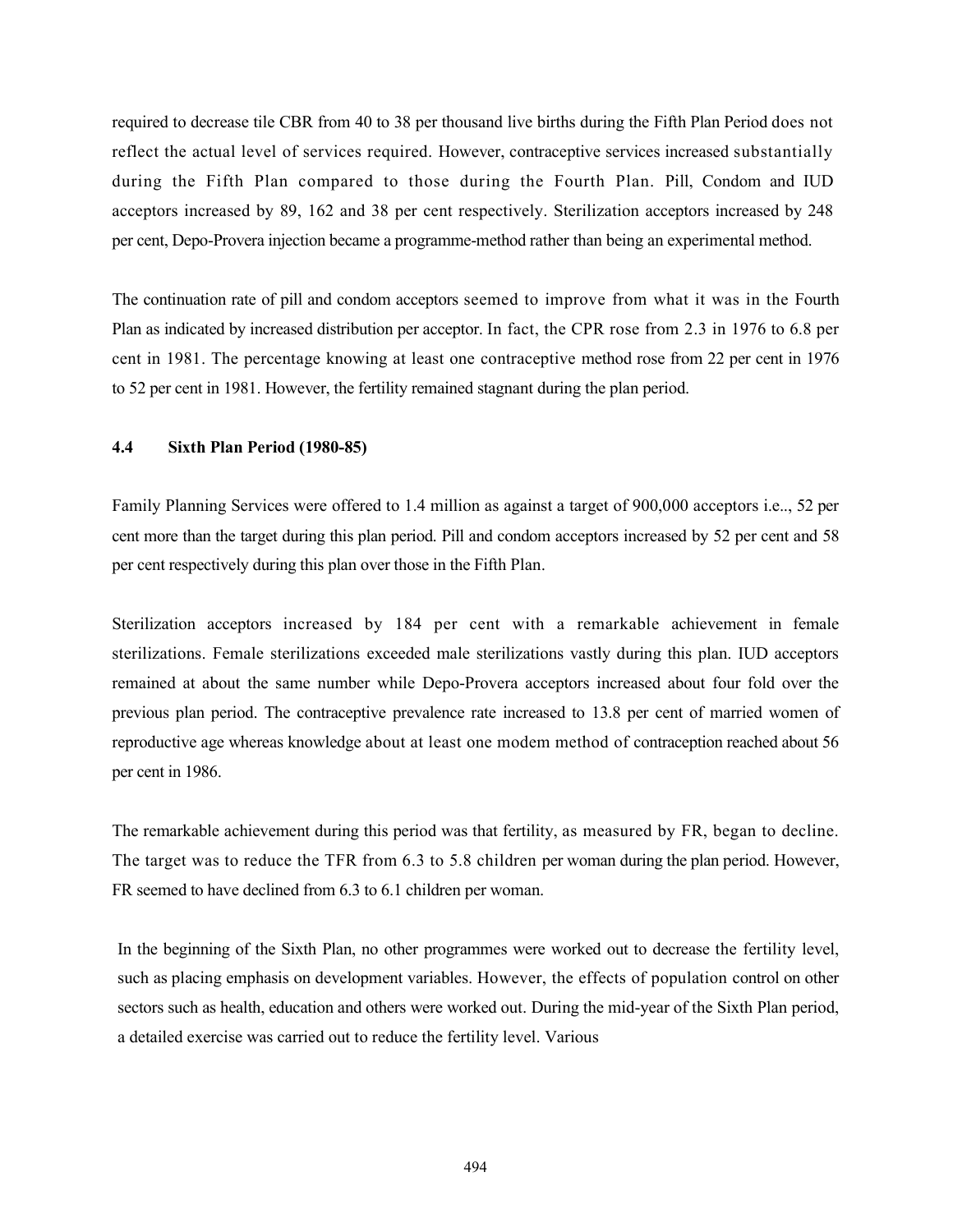programmes were worked out to reduce the fertility level by placing emphasis on the family planning programme as well as on development variables. Those were tried to be carried out during the Seventh Plan.

### 4.5 Seventh Plan Period (1985-90)

A highly ambitious target was set to reduce FR from 6.1 to 4.0 children per woman during the Seventh Plan period. The fertility reduction target was translated into requirements of contraceptive services which far exceeded the achievements during the Sixth Plan. The targets of pill, condom, sterilization acceptors during the Seventh Plan were 75, 69 and 151 per cent higher respectively than the achievements during the Sixth Plan. In case of IUD and Depo-Provera acceptors, these targets were 13 times and 9 times as high as the achievements of the Sixth Plan. The rationale behind this target was that with full implementation of various direct and indirect activities to reduce the fertility level, backed by a desired level of family size of 3.5, and with an institutional set up to effectively mobilize human resources, this target could probably be achieved. Various activities were worked out to reduce the fertility level by direct and indirect means. Ninety one activities were formulated under the following headings:

- I . Family planning services delivery system.
- 2. Integration of population and development.
- 3. Population information, education and communication.
- 4. Women and population.
- 5. Role of various political organizations and non government organizations in population.
- 6. Spatial distribution of population, immigration and environment.
- 7. Law and population and
- 8. Institutional arrangements.

However, after launching the program for one year, it was realized that it would not be possible to achieve this target. Hence, when basic minimum need programmes up to the year 2000 were worked out, the above (fertility) target of Seventh Five Year Plan was not taken into consideration. The achievements of targets during the Seventh Plan were very low for all contraceptive methods. This was not just because targets were very high during the Seventh Plan. The achievements during the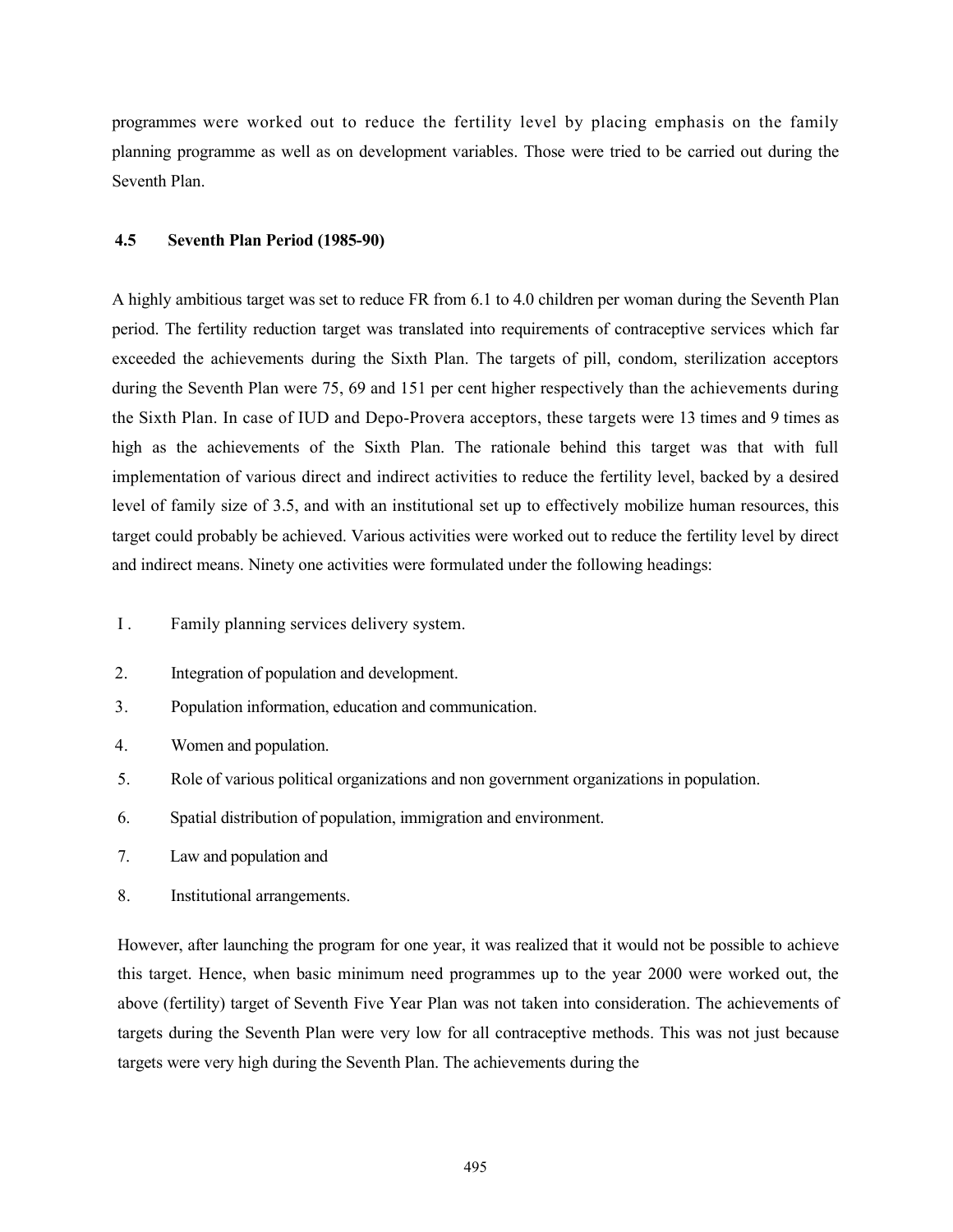Seventh Plan with regard to provision of family planning services to new acceptors were not upto the mark. The achievements were slightly better with regard to pill and condom acceptors during the Seventh Five Year Plan Period compared to those during the Sixth Five Year Plan Period. For IUD and Depo-Provera acceptors, the achievements were 99 and 344 per cent higher respectively. However, for sterilization acceptors, the achievements were lower. The overall effect was a significant rise in the contraceptive prevalence rate form 13.6 per cent in 1986 to 22.7 per cent in 1991. The percentage of married women of reproductive age knowing any contraceptive methods increased from 56 per cent in 1986 to 92.7 per cent in 1991.

#### 4.6 Eighth Plan Period (1992-97)

The Eighth Plan has given more explicit attention to development efforts than was the case in the past and more attention has been given to institutionalization issues. The specific development targets of the Eighth Plan have been shown in Table 1 and the following strategies have been mentioned to fulfill the above target.

- (i) Create atmosphere for the small family size norm of two children through economic and social development programmes.
- (ii) Raise the economic and social status of women.
- (iii) Implement family planning programmes along with other health activities.
- (iv) Expand non-governmental organizations and other private organizations to provide family planning services at the village level.
- (v) Develop skilled manpower through training and communication programmes.

As may be seen, the family planning target for the Eighth Plan has been put in terms of continuing acceptors. However, new acceptors data are also available. Let us have a look at the achievement during the Seventh Plan and the target during the Eighth Plan.

As far as pill is concerned, the target is to recruit, 241,300 pill acceptors where as the achievement during the Seventh Plan was 382,532. Hence, it can be expected that this target might be achieved. However, average pill cycle distribution was planned to be increased from 6.1 per acceptor to 17.7 cycles per acceptor with an expected marked increase in continuation rate. The target for condom is to recruit 254,600 new acceptors whereas the achievement during the Seventh Plan was 943,384. But average condom distribution per acceptor was planned to be increased significantly from 20.0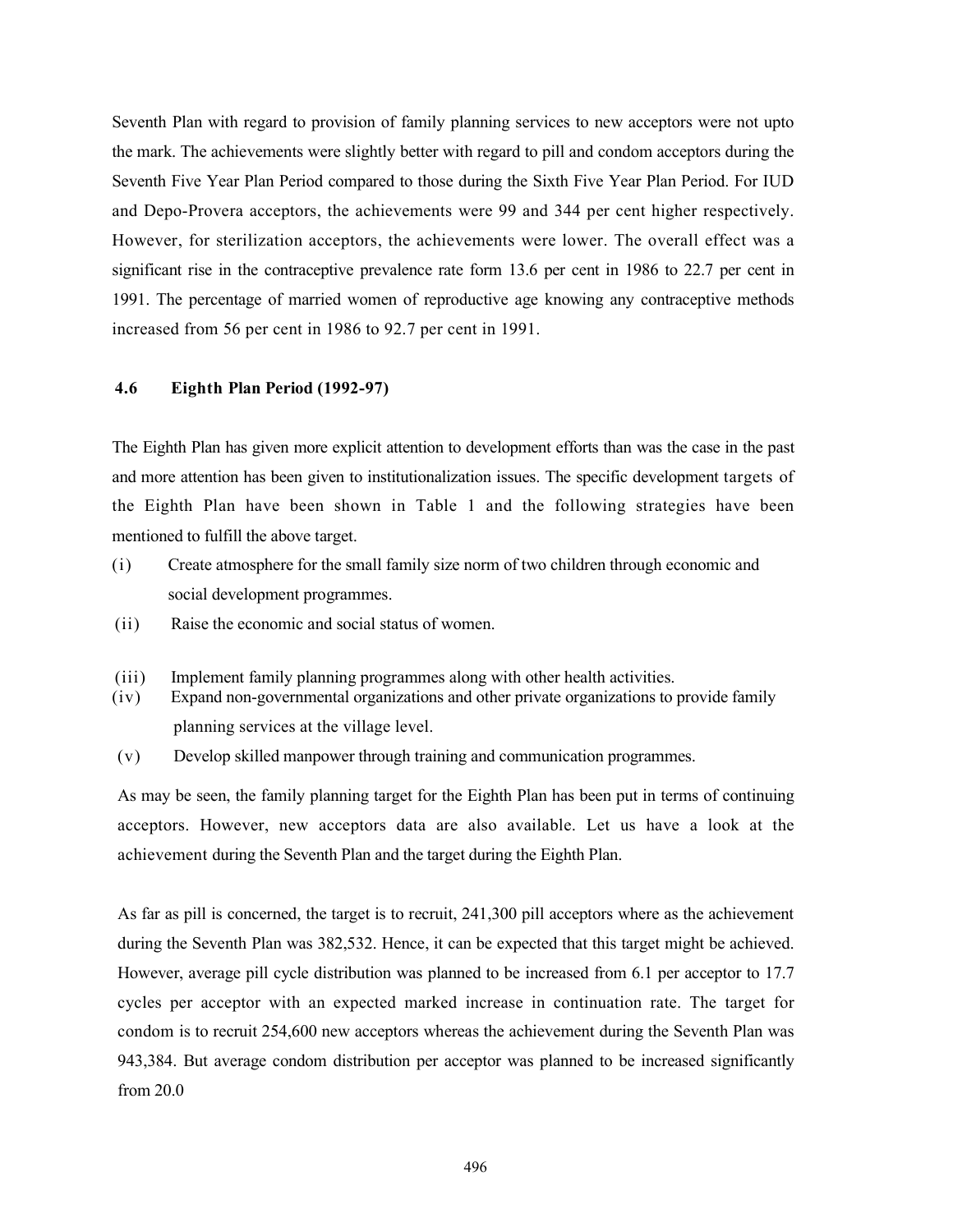during the Seventh Plan to 170.8 units during the Eighth Plan. Both pill and condom new acceptors are expected to get more than what they need for one year because old acceptors also need some. Sterilization acceptors are expected to increase from 221,169 during the Seventh Plan to 360,250 during the Eighth Plan, which is a significant increase. A great deal of services have to be offered in the case of IUD acceptors. The achievement was 11,891 acceptors during the Seventh Plan whereas these services have to be offered to 60,000 IUD acceptors, a five fold increase, during the Eight Plan. Similarly, in case of Depo-Provera acceptors, the target is 317,950 which is about thrice as high as the achievement during the Seventh Plan. Norplant acceptors have to increase from 3,727 during the Seventh Plan to 59,950 during the Eighth Plan. Moreover, the status of Norplant will be changed from an experimental method to a program method.

Hence, based on past achievements, it seems that targets during the Eighth Plan are very ambitious. At present, the contribution of sterilization is 78 per cent in contraceptive prevalence rate. Even if the contribution is reduced to 65 per cent in 2000, the sterilization has to be done on an average of 75,000 per year where as at present, it is 25,000 per year. Hence, even if the Amsterdam declaration (1989) urges an increase in CPR to 56 per cent in developing countries by the year 2000 or the Bali Declaration (1992) urges to attain replacement level of fertility by the year 2010 or sooner, the target has been set to increase the CPR level to 37.7 per cent of married women of reproductive age by the year 2000. This target also, as has been analyzed above, seems to be quite ambitious. Hence, a long and arduous task lies ahead during the Eighth Five Year Plan period.

This target, though ambitious, may not be impossible to achieve. The experience of other developing countries show that CPR can be raised to about 40 per cent by putting emphasis on family planning services along with maternal and child health services. It will speed up if quality contraceptive services are made widely available and socio-economic status of women raised. Of course, it is well known that development is the best contraceptive but it is equally well known that it will take a long time to decrease fertility level to a desired level by relying only on development activities. In fact, development is a continuous process. Some of the development activities which will influence population variables will have to be speeded up. The following socio-economic development policies and programmes which will be adopted during the Eighth Plan are expected to reinforce population policies and programmes.

(i) Family Planning services will be offered as a part of primary health care through female health volunteers, sub health posts and primary health care centres in each ward, village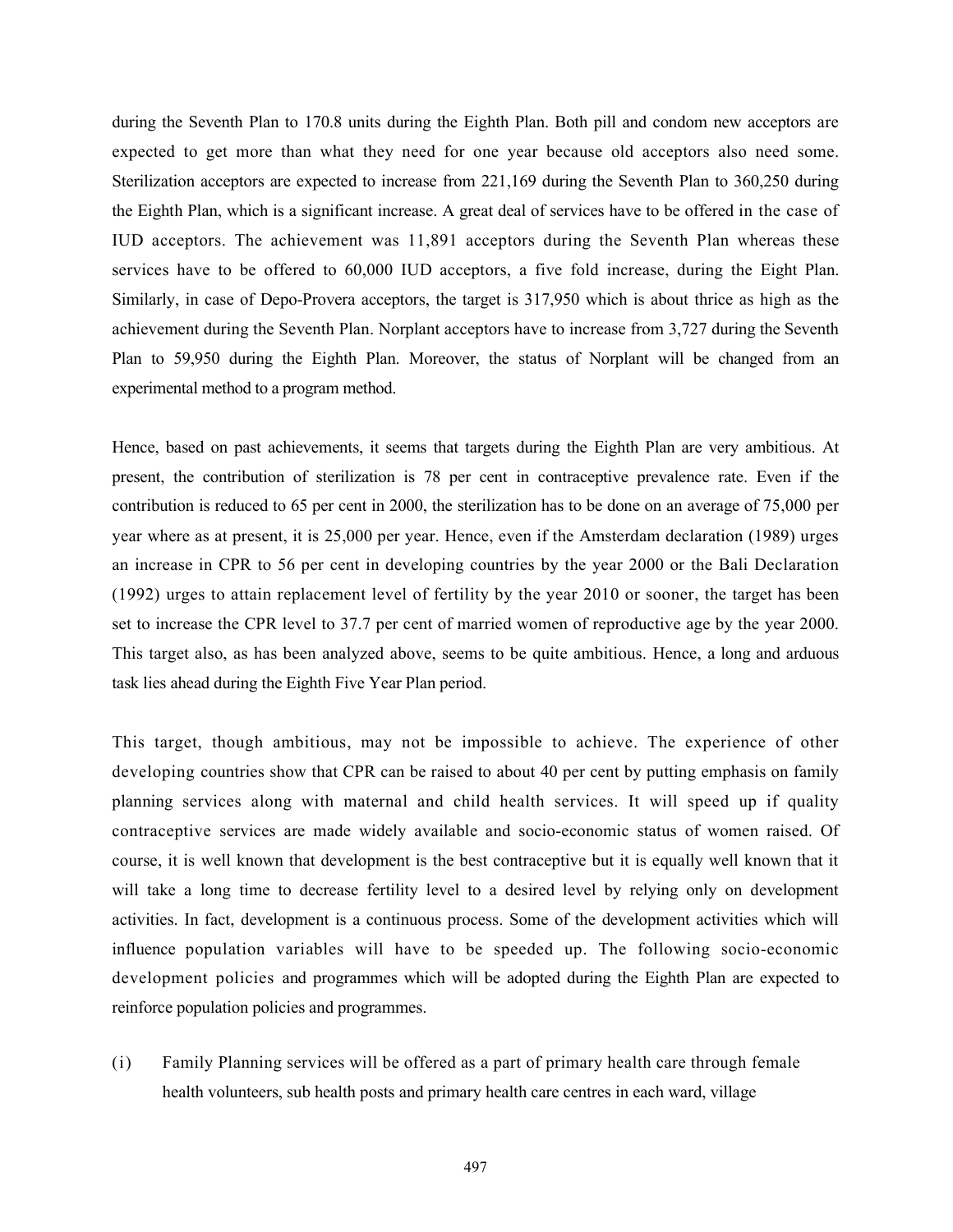development committee and electoral area respectively. The services would be made available and accessible even in remote parts of rural areas.

(ii) Temporary and Permanent family planning methods will be made available according to the preferences of the clients. Priority will be given to the concept of birth-spacing and the use of temporary birth control measures will be promoted.

Participation of local bodies and non-government organizations will be encouraged in the management of health institutions. Private sectors and foreign investment will also be encouraged in providing health services in the country. Emphasis will also be placed on health research activities.

- (iv) Programmes will be launched for lengthening breast-feeding period, the delay in marriage and the postponement of the first birth.
- (v) Information, education and communication programmes will be launched on a national scale which will help to promote female education, raise age at marriage, increase the value of the girl child and thus ultimately help to create the atmosphere of having two children per family.
- (vi) Reduce Infant Mortality Rate to 50 per 1000 live births and Maternal Mortality by at least 50 per cent by the year 2000.
- (vii) Raise the literacy rate to 67 per cent by the year 2000.
- (viii) Conduct feasibility study of the compulsory primary education.
- (ix) Expand secondary education through private sector and community organizations.
- (x) Place special emphasis on female education. Female education has been encouraged at all levels. About 0.56 per cent of the total national budget for the education has been allotted for promoting female education. Modalities will be developed to increase girls' enrollment up to the secondary level and to reduce dropout rate.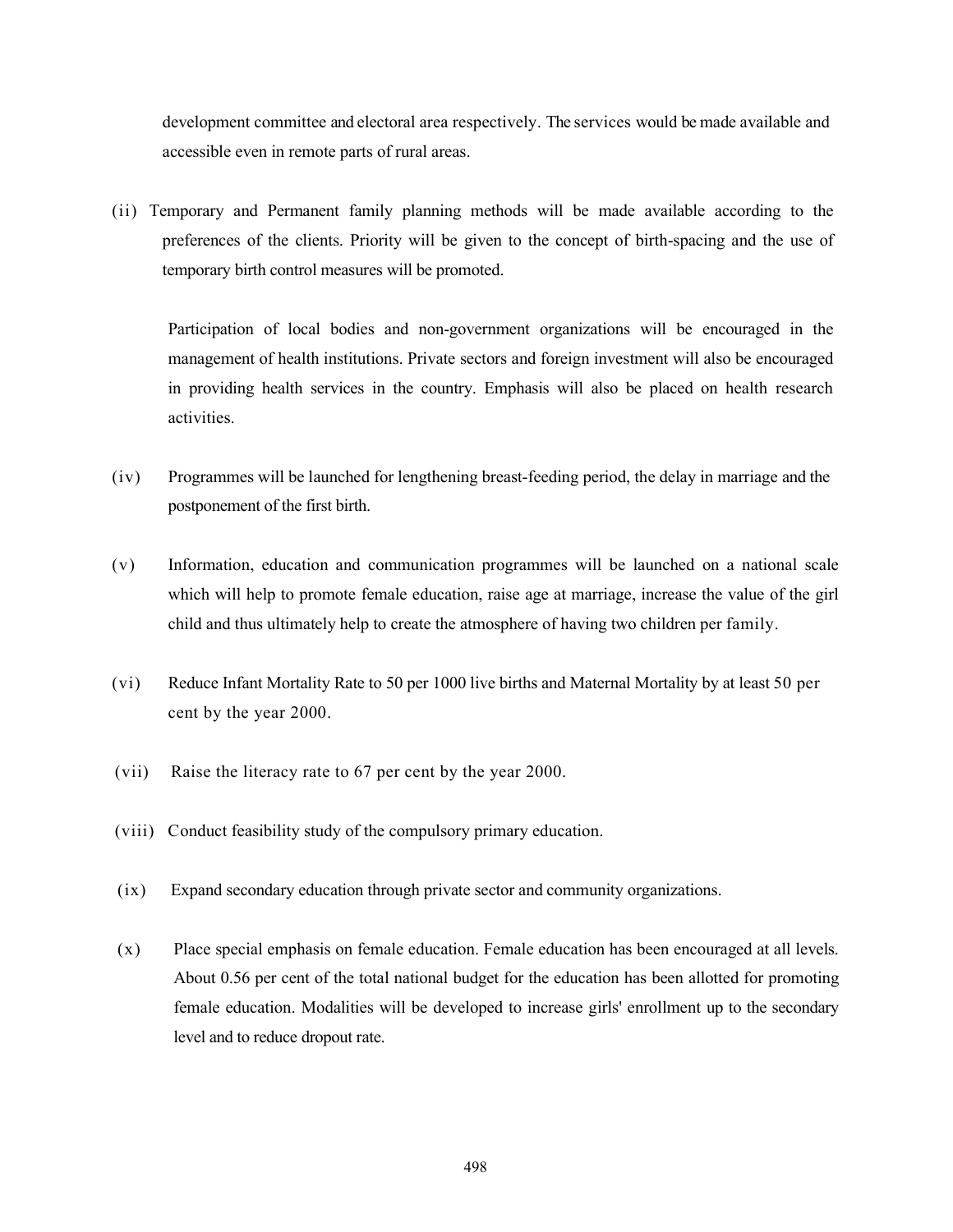- (xi) Expand formal and non-formal education.
- (xii) Programmes have been launched for women who are below poverty line to improve then' economic condition by involving them in various community development activities. Loans would be made available to women through commercial banks for income generating activities in farming and cottage industries. Non-government organizations would be involved for strengthening organizational capacity to launch women development programmes. In fact, special programs will be launched for the well being of women and socio-economically weaker sections of society.
- (xiii) Aim at growth of economic development at 5.1 per cent per year in contrast to 3 per cent per year in the past.
- (xiv) Emphasis has been given for the economic development of undeveloped and backward areas so that job opportunities will be created in those areas which in turn will reduce migration from these areas. The flow of out-migration from hill will be minimized by creating offfarm employment opportunities in hill areas. Small towns will be created on East-West high way and North-South roads so that these towns will absorb migration which would, otherwise, move to other areas. In fact, urban development will be promoted by making the process of urbanization complementary to the growth of the local economy.
- (xv) Create environment for the aged people to spend their lives with dignity.

# 5. Conclusion

It may be seen that formulation and adoption of official population policies and programmes began currently with the nation's Third Five Year Plan (1965-70) to have an equilibrium between population growth and economic development. The Fourth Plan was contented with offering family planning services to married couples. The multisectoral population policy was formulated in the Fifth Plan. The Sixth Plan dealt with both population policies and programmatic issues. This continued during the Seventh Plan also. The Eighth Plan (1992-97) has given more explicit attention to development efforts than in the past and more attention has been given to institutionalization issues. As can be seen above, there have been frequent changes in institutional arrangements rather than on strategies and programme elements. Though population policies have been formulated about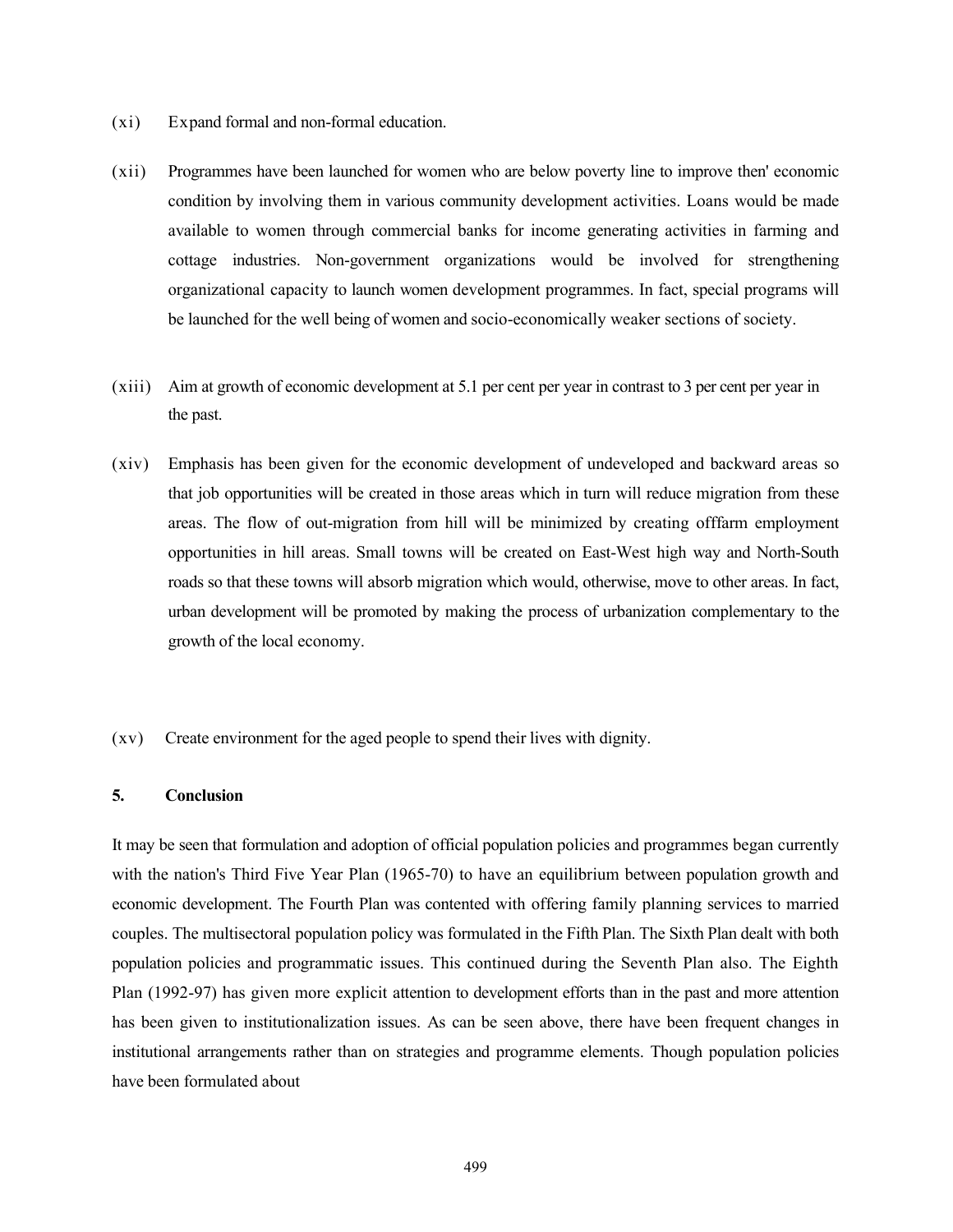30 years, there has not been a significant decline in population growth and fertility. While mortality has been declining continuously, fertility began to show declining trend since 1981 only. The present high level of fertility and the rate of population growth remain obstacles to progress. His Majesty's Government is aware that any delay in implementing effective population programmes will only magnify the problems in the future.

Plans are ahead to provide good quality family planning services, with political support from the highest level to local leaders at grass hood levels. Development factors which are of critical importance to the success of programmes have been given due emphasis. The mode of interaction between population sector and development sectors will be further clarified. Community participation is to be incorporated at every stage. Non-government organizations and private sectors are encouraged to work in population related areas. Programmes have .been designed for spatial distribution of population and more information will be collected about migration.